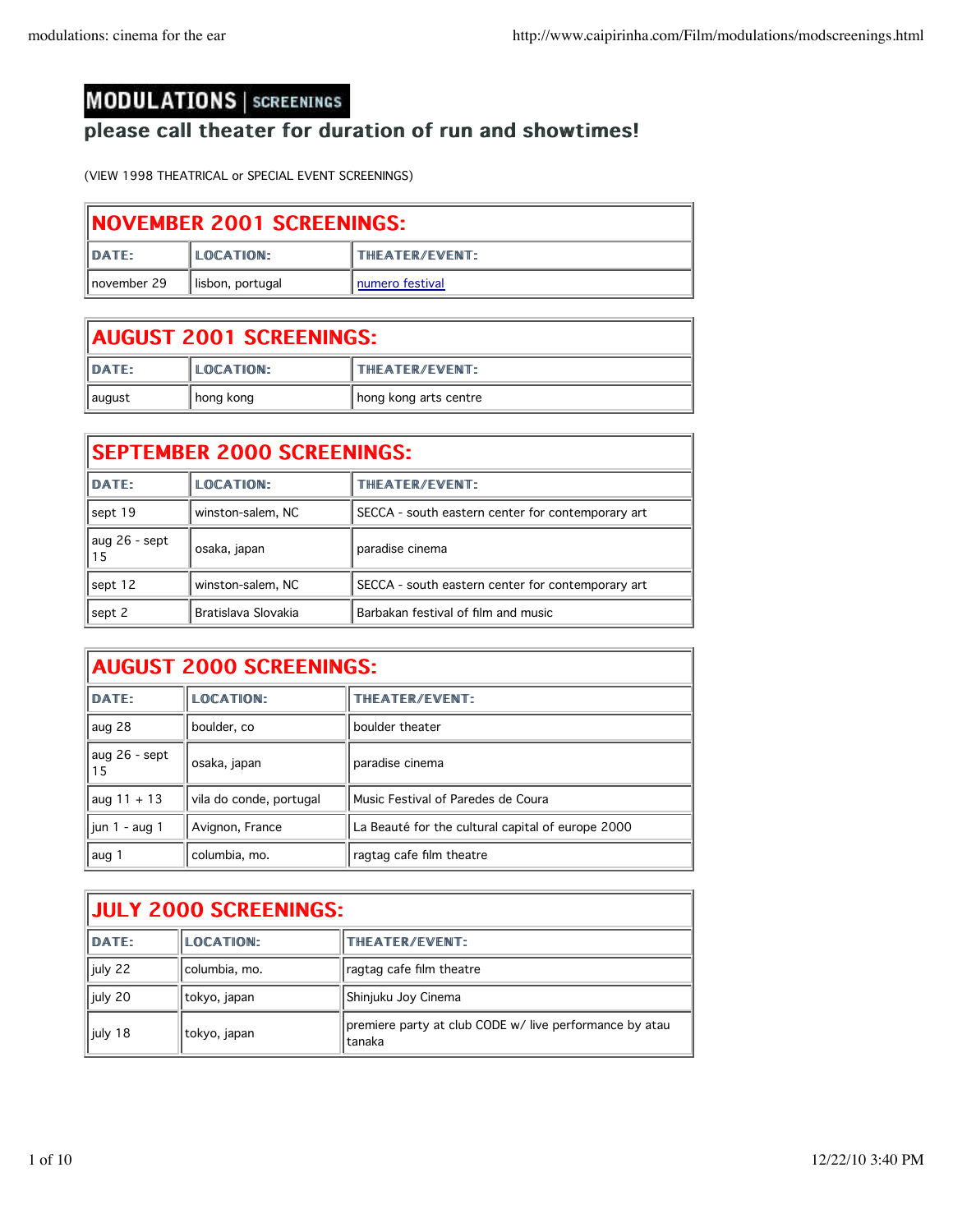| <b>JUNE 2000 SCREENINGS:</b> |                             |                                                |
|------------------------------|-----------------------------|------------------------------------------------|
| DATE:                        | LOCATION:                   | <b>THEATER/EVENT:</b>                          |
| $\parallel$ june 23          | bratislava, slovak republic | linternational art film festival               |
| $\parallel$ june 19          | queens, NYC                 | screening of 'an autumn wind' @ ocularis fest. |

## MAY 2000 SCREENINGS:

| <b>DATE:</b>         | LOCATION:         | <b>ITHEATER/EVENT:</b>                   |
|----------------------|-------------------|------------------------------------------|
| $\vert$ may 26       | l seoul. korea    | artsonje art museum                      |
| $\sqrt{max 18 + 19}$ | Brittany, France  | IL'art dans tous ses états               |
| $\sqrt{may}$ 12      | monterrey, mexico | Museo de Arte Contemporaneo de Monterrey |

| <b>APRIL 2000 SCREENINGS:</b> |               |                                          |
|-------------------------------|---------------|------------------------------------------|
| <b>DATE:</b>                  | LOCATION:     | THEATER/EVENT:                           |
| april 30                      | paris, france | (La Villette) le salon de la musique     |
| april 28                      | new york city | 2boots pioneer theater (2nd st. & Ave A) |
| april 21                      | new york city | 2boots pioneer theater (2nd st. & Ave A) |
| april 3                       | paris, france | l batofar                                |

| <b>IMARCH 2000 SCREENINGS:</b> |                |                              |
|--------------------------------|----------------|------------------------------|
| DATE:                          | LOCATION:      | <b>THEATER/EVENT:</b>        |
| 1 march 3                      | bergen, norway | bylarm 'city noise festival' |

| <b>FEBRUARY 2000 SCREENINGS:</b> |               |                                                                                                   |
|----------------------------------|---------------|---------------------------------------------------------------------------------------------------|
| DATE:                            | LOCATION:     | <b>THEATER/EVENT:</b>                                                                             |
| <sup>1</sup> feb 26              | paris, france | Espace Kiron (w/ special appearence by luc ferrari)                                               |
| feb 26                           | nyc           | datach'i, freight elevator quartet, somatic as part of silicon<br>alley film festival celebration |
| feb 8                            | mumbai, india | lmumbai international film festival                                                               |

| <b>JANUARY 2000 SCREENINGS:</b> |                      |                                         |
|---------------------------------|----------------------|-----------------------------------------|
| DATE:                           | <b>LOCATION:</b>     | <b>THEATER/EVENT:</b>                   |
| lian 30                         | dublin, ireland      | vicar st. club opening with orbital     |
| l jan 23                        | salt lake city, utah | Ibrewvies theater tekno cinema festival |

| <b>INOVEMBER 1999 SCREENINGS:</b> |            |                        |
|-----------------------------------|------------|------------------------|
| <b>DATF:</b>                      | ILOCATION: | <b>ITHEATER/EVENT:</b> |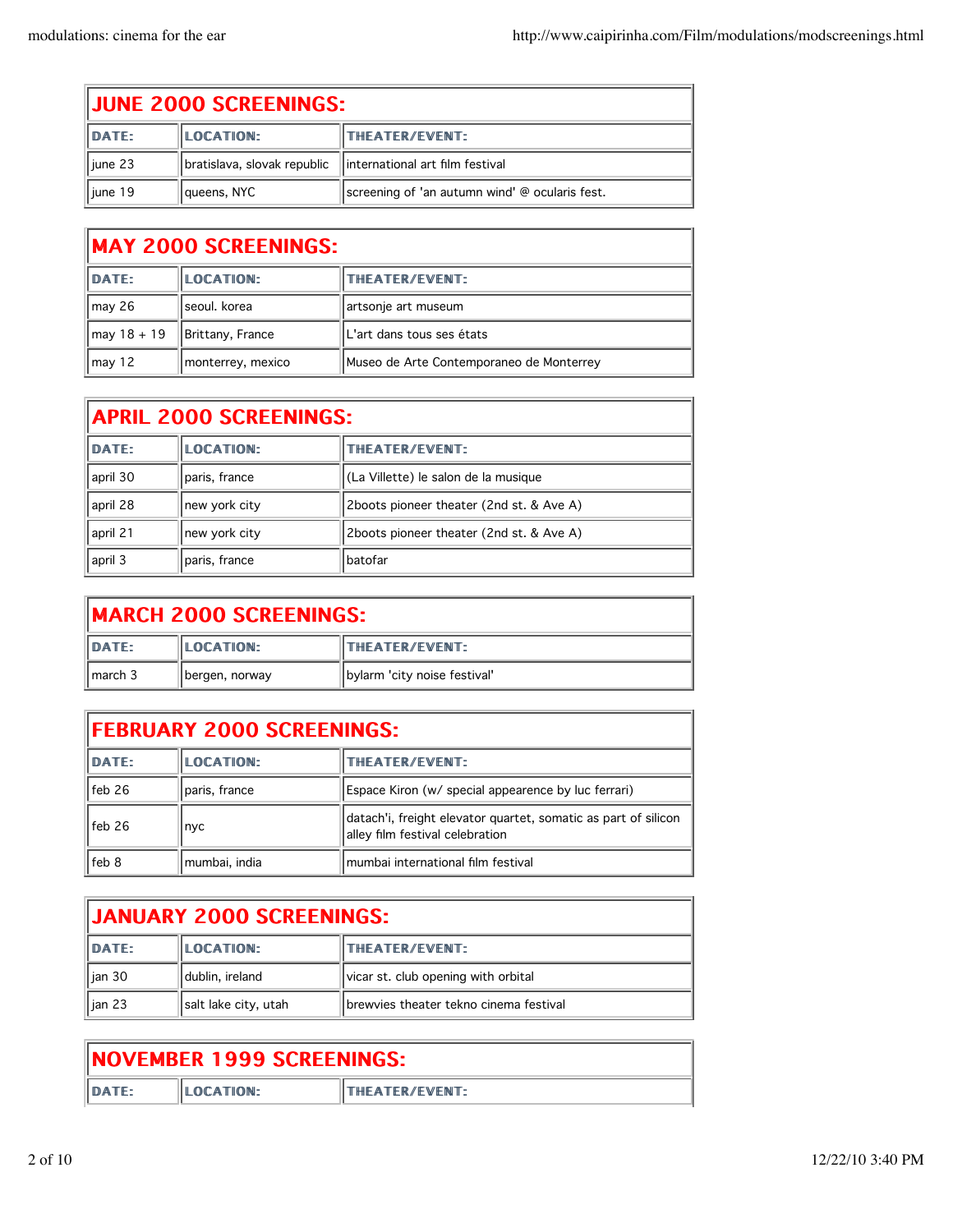| $\parallel$ nov 24 | strasburg, france | I museum of modern art             |
|--------------------|-------------------|------------------------------------|
| $\parallel$ nov 24 | I bombay, india   | bombay international film festival |
| $\parallel$ nov 24 | singapore         | Ithe substation arts centre        |

| <b>OCTOBER 1999 SCREENINGS:</b> |                  |                                 |
|---------------------------------|------------------|---------------------------------|
| <b>IDATE:</b>                   | <b>LOCATION:</b> | ITHEATER/EVENT:                 |
| oct 1                           | Ipasaia, spain   | Telektronikaldia music festival |

| <b>ISEPTEMBER 1999 SCREENINGS:</b> |                   |                        |
|------------------------------------|-------------------|------------------------|
| DATE:                              | <b>ILOCATION:</b> | <b>ITHEATER/EVENT:</b> |
| sept 30                            | bergen norway     | I bergen filmklubb     |

| <b>AUGUST 1999 SCREENINGS:</b> |                                |                                |
|--------------------------------|--------------------------------|--------------------------------|
| DATE:                          | <b>LOCATION:</b>               | THEATER/EVENT:                 |
| aug 27-29                      | amsterdam, the<br>Inetherlands | lowlands festival              |
| aug 15 - 25                    | christ church, new zealand     | rialto cinemas                 |
| aug 13                         | philadelphia, pa               | a-space                        |
| aug 6 - 12                     | cape town, south africa        | labia theater                  |
| aug 1 - 10                     | hamilton, new zealand          | rialto cinemas                 |
| july 20-31                     | lincoln, ne                    | the great plains film festival |

| <b>JULY 1999 SCREENINGS:</b> |                         |                                  |
|------------------------------|-------------------------|----------------------------------|
| DATE:                        | <b>LOCATION:</b>        | THEATER/EVENT:                   |
| july 30 - 31                 | hamilton, new zealand   | rialto cinemas                   |
| july 20-31                   | lincoln, ne             | the great plains film festival   |
| july 16 - 23                 | christ church, new zea. | rialto cinemas                   |
| july 16                      | san juan, puerto rico   | the sixth element music festival |
| july 8 - 13                  | wellington, new zealand | rialto cinemas                   |
| july 1 - 5                   | auckland, new zealand   | rialto cinemas                   |

| <b>IJUNE 1999 SCREENINGS:</b> |                  |                      |
|-------------------------------|------------------|----------------------|
| DATE:                         | <b>LOCATION:</b> | THEATER/EVENT:       |
| june 10 - 12                  | olympia, wa      | olympia film society |
| l june 10                     | baltimore, md    | charles theater      |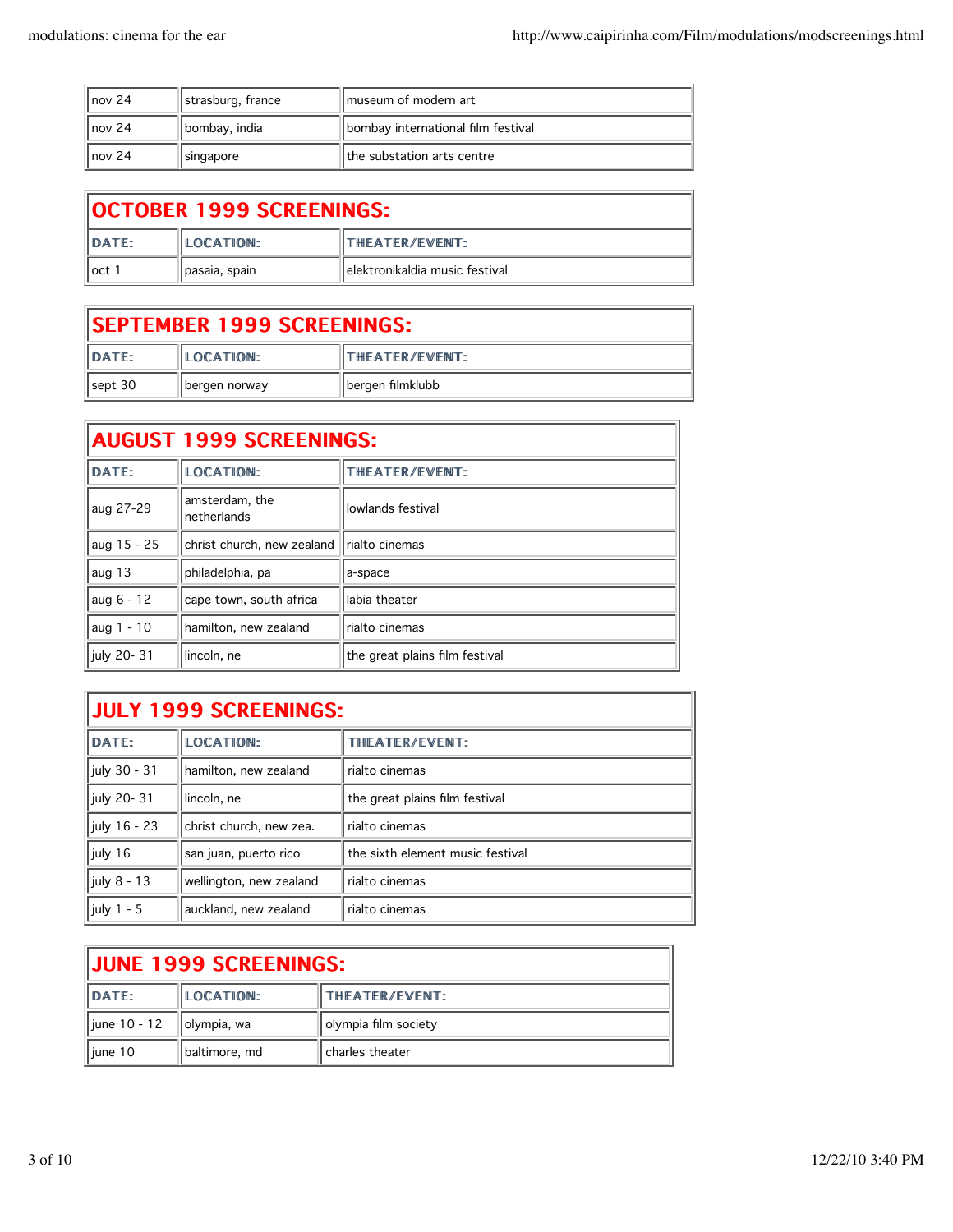| <b>MAY 1999 SCREENINGS:</b> |                     |                                           |
|-----------------------------|---------------------|-------------------------------------------|
| <b>DATE:</b>                | <b>LOCATION:</b>    | THEATER/EVENT:                            |
| may 19                      | darlington, england | darlington arts theatre                   |
| may 15                      | new york city       | ny lower east side film fest at club niva |
| may 14                      | hadeland, norway    | hadeland filmklubb                        |
| may 14                      | new york city       | special screening @ club twilo            |
| may 12 - 13                 | edinburgh, scotland | edinburgh filmhouse                       |
| may 8                       | normal, il          | normal theater                            |
| may 7 - 8                   | birmingham, al      | sidewalk moving picture festival          |
| may 7                       | manchester, england | digital impact festival screening         |
| may 5                       | trondheim, norway   | trondheim filmklubb                       |
| apr 29 - may<br>2           | iowa city, iowa     | university of iowa bijiu center           |
| may 1                       | tromsø, norway      | tromsø filmklubb                          |

| <b>APRIL 1999 SCREENINGS:</b> |                        |                                                 |
|-------------------------------|------------------------|-------------------------------------------------|
| <b>DATE:</b>                  | LOCATION:              | THEATER/EVENT:                                  |
| apr 30 - 31                   | arcata, ca             | university of humboldt                          |
| apr 29 - may<br>2             | iowa city, iowa        | university of iowa bijiu center                 |
| apr 25                        | sandnes, norway        | bo film klubb screening                         |
| apr 25                        | ottawa, canada         |                                                 |
| apr 24 & 25                   | neuchatel, switzerland | centre d'art neuchatel (can)                    |
| apr 23 - 24                   | arcata, ca             | university of humboldt                          |
| apr 17                        | glasgow, scotland      | glasgow film theater (nme tour)                 |
| apr 16 - 17                   | arcata, ca             | university of humboldt                          |
| apr 15 - 25                   | brasilia, brazil       | mostra internacional de cinema de brasilia      |
| apr 14                        | notodden, norway       | bo filmklubb screening                          |
| apr $11$                      | tahoe city, ca         | tahoe international film festival               |
| apr 10 - 11                   | halifax, NS, can.      |                                                 |
| apr 10                        | harisonburg, va        | wxjm radio screening at james madson university |
| apr 9                         | hadeland, norway       | bo filmklubb screening                          |
| apr 4 - 5                     | victoria, BC, can.     |                                                 |
| apr 2-3                       | dallas, tx             | inwood theater                                  |
| apr 3                         | sofia, bulgaria        | music film festival                             |
| apr 1 - 15                    | capetown, south africa | capetown int'l film festival                    |
| apr 1 - 7                     | tel aviv, israel       | doc-aviv film festival                          |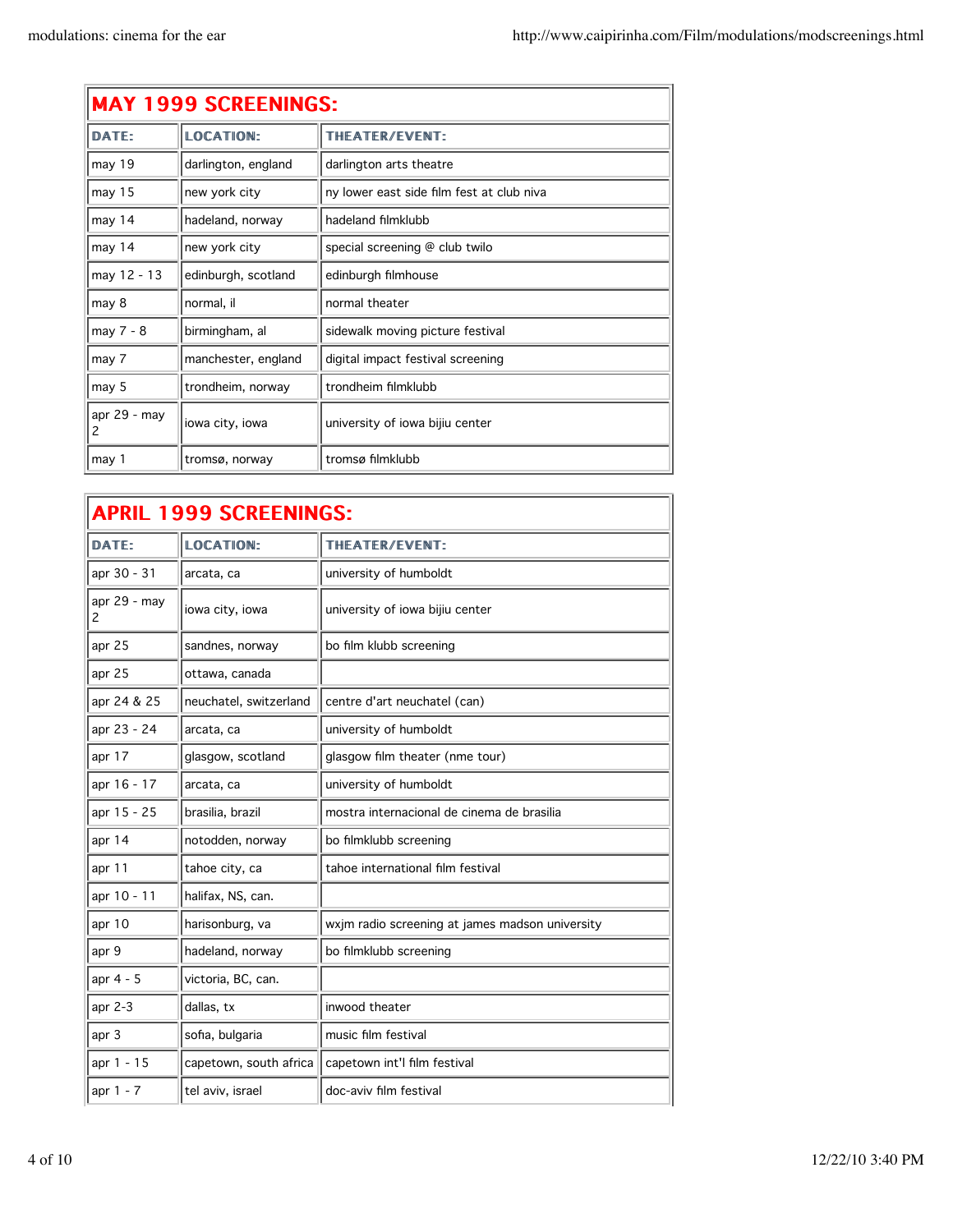| $-11$<br>$\parallel$ apr | buenos aires,<br>argentina | buenos aires internacional de cine independant |
|--------------------------|----------------------------|------------------------------------------------|
| ∥apr                     | I winnipeg, canada         | winnipeg film group                            |

| <b>MARCH 1999 SCREENINGS:</b> |                        |                                         |
|-------------------------------|------------------------|-----------------------------------------|
| DATF:                         | <b>LOCATION:</b>       | THEATER/EVENT:                          |
| mar 26 - 31                   | winnipeg, canada       | winnipeg film group                     |
| mar 29 & 31                   | montpelier, vt         | savoy theater                           |
| mar 26 - 31                   | capetown, south africa | capetown int'l film festival            |
| mar <sub>26</sub>             | montreal, canada       | cinema parallel                         |
| mar 25 - 31                   | sofia, bulgaria        | music film festival                     |
| mar <sub>25</sub>             | east lansing, mi       | east lansing film festival              |
| mar 24                        | halifax, nova scotia   | urban grooves festival                  |
| mar $19 -$ apr<br>4           | london, england        | institute of contemporary arts (ica)    |
| mar 19 - 20                   | berkeley, ca           | uc berkeley                             |
| mar 18 - 28                   | perth, australia       | <b>REvelation film festival</b>         |
| mar <sub>18</sub>             | ryukan, norway         | bo filmklubb screening                  |
| mar 12 - 17                   | miami, fl              | winter music conference alliance cinema |
| mar 4 - 14                    | adelaide, australia    | <b>REvelation film festival</b>         |
| mar <sub>14</sub>             | miami, fl              | winter music conference club zen        |
| mar 12                        | kristiansund, norway   | caroline film society                   |
| mar 9                         | hull, england          | hull screen                             |
| mar 2 & 3                     | toronto, ontario       | fox cinema                              |
| mar 2                         | derby, england         | derby metro                             |

| <b>FEBRUARY 1999 SCREENINGS:</b> |                           |                                 |
|----------------------------------|---------------------------|---------------------------------|
| DATE:                            | <b>LOCATION:</b>          | THEATER/EVENT:                  |
| feb 26 - mar<br>14               | copenhagen, denmark       | nat filmfestivalen              |
| feb 26 & 27                      | kitchener, ontario        | canada princess theater         |
| feb 26                           | cardiff, england          | chapter arts cardiff (nme tour) |
| feb 25                           | amsterdam,<br>netherlands | melkweg cinema                  |
| feb 24 & 25                      | san francisco             | red vic cinema                  |
| feb 23                           | groningen, netherlands    | vera zienema                    |
| $feb$ 22                         | sheffield, england        | sheffield showroom              |
| feb 19                           | london, england           | lux center                      |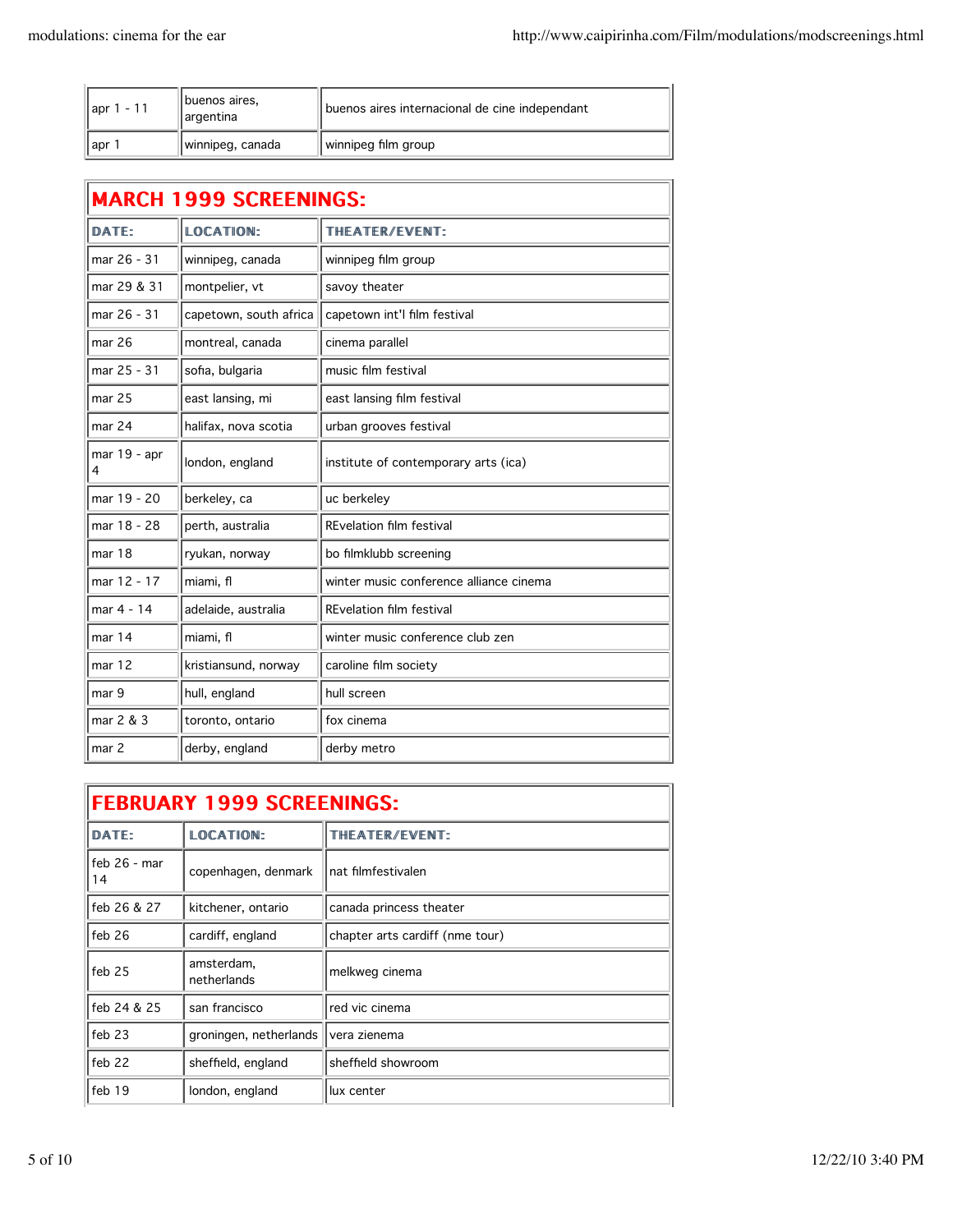| feb 19           | bo, norway                 | bo filmklubb screening                                |
|------------------|----------------------------|-------------------------------------------------------|
| feb 17 - 18      | honolulu, hi               | academy theater (808.532.8700) 900 s. beretania st.   |
| feb 17           | ottawa, canada             | bytowne cinema (party to follow)                      |
| feb 17           | bradford, england          | bradford pictureville (nme tour)                      |
| feb 16           | bowling green, OH          | gish film theater (bowling green state university     |
| feb 15           | rotterdam,<br>netherlands  | popi film                                             |
| feb 14           | edinburgh, scotland        | edinburgh filmhouse                                   |
| feb 13           | amsterdam,<br>netherlands  | cinema de balie                                       |
| feb 13           | glasgow, scotland          | glasgow film theater (nme tour)                       |
| feb 12 - 13      | columbus, oh               | wexner center for the arts. north high st. @ 15th ave |
| feb 11           | nijmegen, netherlands      | cinemarienburg                                        |
| feb 11           | bo, norway                 | bo filmklubb screening                                |
| feb 11           | london, england            | lux center                                            |
| feb 9 - 14       | windor, ontario,<br>canada | cinema shares                                         |
| feb 8            | lancaster, england         | the dukes of lancaster (nme tour)                     |
| feb 3 & 4        | victoria, BC, canada       | cinecenta films                                       |
| feb <sub>2</sub> | brighton, england          | brighton, cinematheque                                |

| <b>JANUARY 1999 SCREENINGS:</b> |                     |                                             |
|---------------------------------|---------------------|---------------------------------------------|
| <b>DATE:</b>                    | <b>LOCATION:</b>    | THEATER/EVENT:                              |
| jan 26                          | cardigan, england   | mwldanm cardigan (nme tour)                 |
| jan 25                          | norwich, england    | norwich cinema city (nme tour)              |
| jan 24 - 27                     | taos, nm            | taos community auditorium, taos art center  |
| jan 22 - 29                     | las vegas, nv       | village square                              |
| jan 21                          | san diego, ca       | u. of san diego screening                   |
| jan 15 - 21                     | atlanta, ga         | cinefest. 66 cortland st. #211              |
| jan 21                          | san diego, ca       | university of san diego                     |
| jan 20                          | canterbury, england | canterbury cinema 3 (nme tour)              |
| jan 14                          | phoenix, england    | phoenix art leicester (nme tour)            |
| jan 12                          | stoke, england      | stoke film theater                          |
| jan 9                           | newcastle, england  | tyneside cinema (nme tour)                  |
| jan 8 - ?                       | nashville, tn       | watkins belcourt cinema. 2102 belcourt ave. |
| jan 7 - 10                      | portland, or        | reel music film festival @ nw. film         |
| jan 6                           | bristol, england    | bristol watershed (nme tour)                |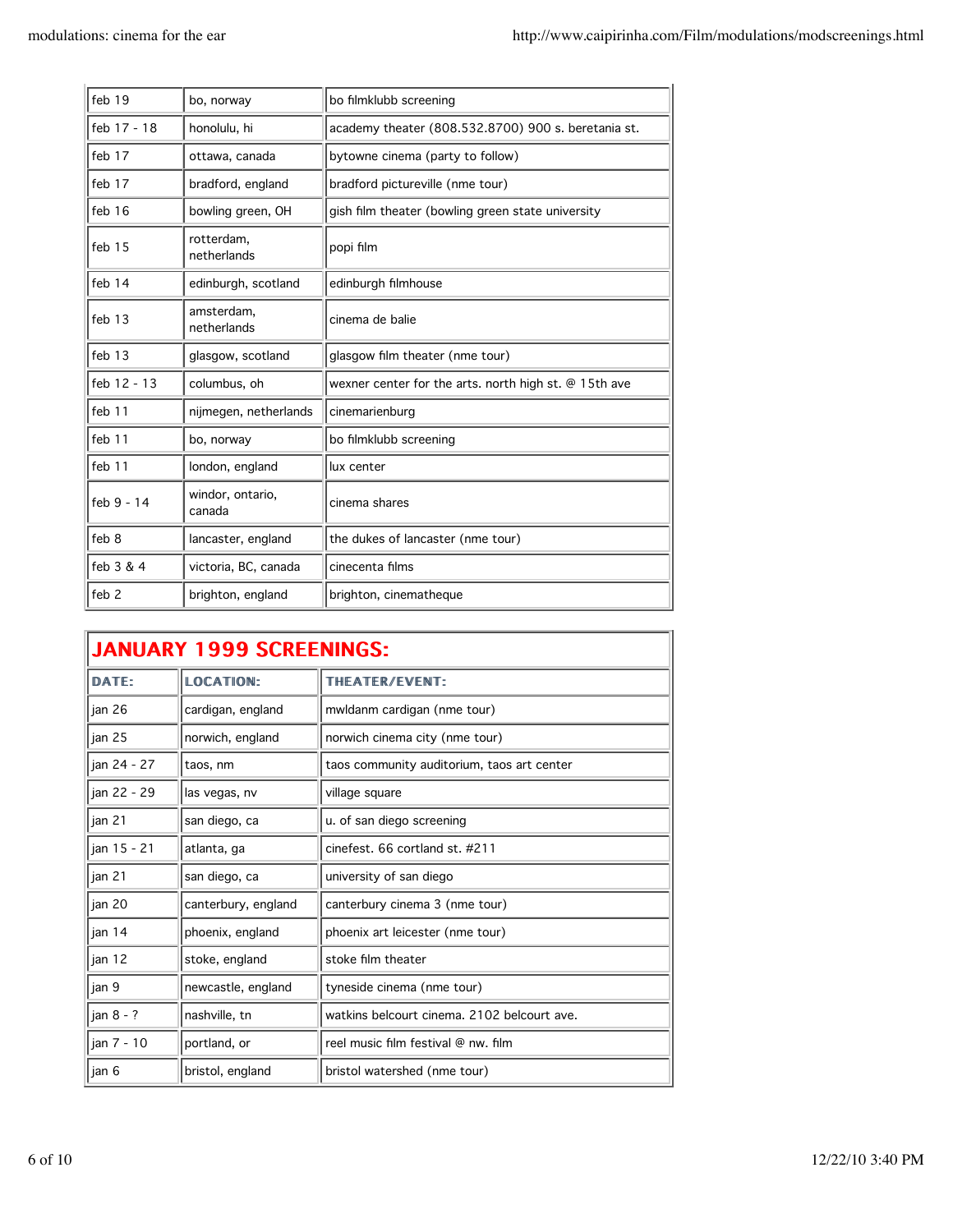1998.

| <b>LOCATION:</b><br><b>THEATER:</b><br><b>DATE:</b><br>melwood screening room (412.682.4111) 477 melwood<br>dec 11 - 15<br>pittsburg, pa<br>ave<br>dec 11 - 12<br>providence, ri<br>avon theater<br>dec 11 - 17<br>greenway theater (713.626.0402) 5 greenway plaza C400<br>houston, tx<br>red vick<br>dec 8 - 10<br>san francisco, ca<br><b>TBA</b><br>dec 4 - 10<br>spokane, wa<br>dec 4 - 10<br>portland, or<br>cinema 21<br>miami beach, fl<br>alliance theater (305.531.8504) 927 lincoln road<br>nov 27 - dec<br>cleveland, oh<br>cedar lee (216.321.8232): 2163 lee road<br>5<br>bloor cinema (416.532.6677) 506 bloor st. west<br>toronto, ont. canada<br>3<br>nov 27 - 28<br>miami beach, fl<br>alliance theater (305.531.8504) 927 lincoln road<br>nov 24 - 27<br>hartford, ct<br>real artways (860.232.1006): 56 arbor street<br>ithaca, ny<br>cornell cinema (607.255.3522) 104 willard straight hall<br>cross roads cinema<br>san antonio, tx<br>nov 13 - 19<br>williamstown, pa<br>images<br>santa fe cinematheque (505.982.1338)<br>santa fe, nm<br>times theater<br>milwaukee, wi<br>nov 4 - 7<br>detroit, mi<br>the magic bag: 22920 woodward ave<br>faucets cinematique (773.281.4114): 1517 w. fullerton<br>chicago, il<br>ave<br>oct 26 - nov<br>anthology film archive (212.505.5110) 32 2nd ave<br>new york, ny<br>seattle, wa<br>the varsity (206.632.3131): 4329 university way NE<br>san diego<br>ken (619.283.5909): 4061 adams ave.<br>sebastopol, ca<br>sebastopol cinemas (707.829.3456) 6868 mckinley<br>UC santa barabara, arts & lectures pgm. (805-893-3535)<br>santa barbara, ca<br>AMC Southbridge Theater<br>denver, co<br>kendall (617.494.9800): 1 kendall sq. bldg. 1900<br>boston, ma<br>cleveland, oh<br>cedar lee (216.321.8232): 2163 lee road<br>crest (916.44.CREST): 1013 K street<br>sacramento, ca<br>dobie (512.472.FILM): 2025 guadalupe st. #268<br>austin, tx | <b>1998 THEATRICAL SCREENINGS:</b> |  |  |  |
|-------------------------------------------------------------------------------------------------------------------------------------------------------------------------------------------------------------------------------------------------------------------------------------------------------------------------------------------------------------------------------------------------------------------------------------------------------------------------------------------------------------------------------------------------------------------------------------------------------------------------------------------------------------------------------------------------------------------------------------------------------------------------------------------------------------------------------------------------------------------------------------------------------------------------------------------------------------------------------------------------------------------------------------------------------------------------------------------------------------------------------------------------------------------------------------------------------------------------------------------------------------------------------------------------------------------------------------------------------------------------------------------------------------------------------------------------------------------------------------------------------------------------------------------------------------------------------------------------------------------------------------------------------------------------------------------------------------------------------------------------------------------------------------------------------------------------------------------------------------------------------------------------------------------|------------------------------------|--|--|--|
|                                                                                                                                                                                                                                                                                                                                                                                                                                                                                                                                                                                                                                                                                                                                                                                                                                                                                                                                                                                                                                                                                                                                                                                                                                                                                                                                                                                                                                                                                                                                                                                                                                                                                                                                                                                                                                                                                                                   |                                    |  |  |  |
|                                                                                                                                                                                                                                                                                                                                                                                                                                                                                                                                                                                                                                                                                                                                                                                                                                                                                                                                                                                                                                                                                                                                                                                                                                                                                                                                                                                                                                                                                                                                                                                                                                                                                                                                                                                                                                                                                                                   |                                    |  |  |  |
|                                                                                                                                                                                                                                                                                                                                                                                                                                                                                                                                                                                                                                                                                                                                                                                                                                                                                                                                                                                                                                                                                                                                                                                                                                                                                                                                                                                                                                                                                                                                                                                                                                                                                                                                                                                                                                                                                                                   |                                    |  |  |  |
|                                                                                                                                                                                                                                                                                                                                                                                                                                                                                                                                                                                                                                                                                                                                                                                                                                                                                                                                                                                                                                                                                                                                                                                                                                                                                                                                                                                                                                                                                                                                                                                                                                                                                                                                                                                                                                                                                                                   |                                    |  |  |  |
|                                                                                                                                                                                                                                                                                                                                                                                                                                                                                                                                                                                                                                                                                                                                                                                                                                                                                                                                                                                                                                                                                                                                                                                                                                                                                                                                                                                                                                                                                                                                                                                                                                                                                                                                                                                                                                                                                                                   |                                    |  |  |  |
|                                                                                                                                                                                                                                                                                                                                                                                                                                                                                                                                                                                                                                                                                                                                                                                                                                                                                                                                                                                                                                                                                                                                                                                                                                                                                                                                                                                                                                                                                                                                                                                                                                                                                                                                                                                                                                                                                                                   |                                    |  |  |  |
|                                                                                                                                                                                                                                                                                                                                                                                                                                                                                                                                                                                                                                                                                                                                                                                                                                                                                                                                                                                                                                                                                                                                                                                                                                                                                                                                                                                                                                                                                                                                                                                                                                                                                                                                                                                                                                                                                                                   |                                    |  |  |  |
|                                                                                                                                                                                                                                                                                                                                                                                                                                                                                                                                                                                                                                                                                                                                                                                                                                                                                                                                                                                                                                                                                                                                                                                                                                                                                                                                                                                                                                                                                                                                                                                                                                                                                                                                                                                                                                                                                                                   | dec 3 - 5                          |  |  |  |
|                                                                                                                                                                                                                                                                                                                                                                                                                                                                                                                                                                                                                                                                                                                                                                                                                                                                                                                                                                                                                                                                                                                                                                                                                                                                                                                                                                                                                                                                                                                                                                                                                                                                                                                                                                                                                                                                                                                   |                                    |  |  |  |
|                                                                                                                                                                                                                                                                                                                                                                                                                                                                                                                                                                                                                                                                                                                                                                                                                                                                                                                                                                                                                                                                                                                                                                                                                                                                                                                                                                                                                                                                                                                                                                                                                                                                                                                                                                                                                                                                                                                   | nov 27 - dec                       |  |  |  |
|                                                                                                                                                                                                                                                                                                                                                                                                                                                                                                                                                                                                                                                                                                                                                                                                                                                                                                                                                                                                                                                                                                                                                                                                                                                                                                                                                                                                                                                                                                                                                                                                                                                                                                                                                                                                                                                                                                                   |                                    |  |  |  |
|                                                                                                                                                                                                                                                                                                                                                                                                                                                                                                                                                                                                                                                                                                                                                                                                                                                                                                                                                                                                                                                                                                                                                                                                                                                                                                                                                                                                                                                                                                                                                                                                                                                                                                                                                                                                                                                                                                                   |                                    |  |  |  |
|                                                                                                                                                                                                                                                                                                                                                                                                                                                                                                                                                                                                                                                                                                                                                                                                                                                                                                                                                                                                                                                                                                                                                                                                                                                                                                                                                                                                                                                                                                                                                                                                                                                                                                                                                                                                                                                                                                                   | nov 20,22,24                       |  |  |  |
|                                                                                                                                                                                                                                                                                                                                                                                                                                                                                                                                                                                                                                                                                                                                                                                                                                                                                                                                                                                                                                                                                                                                                                                                                                                                                                                                                                                                                                                                                                                                                                                                                                                                                                                                                                                                                                                                                                                   | nov 20 - 26                        |  |  |  |
|                                                                                                                                                                                                                                                                                                                                                                                                                                                                                                                                                                                                                                                                                                                                                                                                                                                                                                                                                                                                                                                                                                                                                                                                                                                                                                                                                                                                                                                                                                                                                                                                                                                                                                                                                                                                                                                                                                                   |                                    |  |  |  |
|                                                                                                                                                                                                                                                                                                                                                                                                                                                                                                                                                                                                                                                                                                                                                                                                                                                                                                                                                                                                                                                                                                                                                                                                                                                                                                                                                                                                                                                                                                                                                                                                                                                                                                                                                                                                                                                                                                                   | nov 13 - 14                        |  |  |  |
|                                                                                                                                                                                                                                                                                                                                                                                                                                                                                                                                                                                                                                                                                                                                                                                                                                                                                                                                                                                                                                                                                                                                                                                                                                                                                                                                                                                                                                                                                                                                                                                                                                                                                                                                                                                                                                                                                                                   | nov 6, 13                          |  |  |  |
|                                                                                                                                                                                                                                                                                                                                                                                                                                                                                                                                                                                                                                                                                                                                                                                                                                                                                                                                                                                                                                                                                                                                                                                                                                                                                                                                                                                                                                                                                                                                                                                                                                                                                                                                                                                                                                                                                                                   |                                    |  |  |  |
|                                                                                                                                                                                                                                                                                                                                                                                                                                                                                                                                                                                                                                                                                                                                                                                                                                                                                                                                                                                                                                                                                                                                                                                                                                                                                                                                                                                                                                                                                                                                                                                                                                                                                                                                                                                                                                                                                                                   | oct 29                             |  |  |  |
|                                                                                                                                                                                                                                                                                                                                                                                                                                                                                                                                                                                                                                                                                                                                                                                                                                                                                                                                                                                                                                                                                                                                                                                                                                                                                                                                                                                                                                                                                                                                                                                                                                                                                                                                                                                                                                                                                                                   | 8                                  |  |  |  |
|                                                                                                                                                                                                                                                                                                                                                                                                                                                                                                                                                                                                                                                                                                                                                                                                                                                                                                                                                                                                                                                                                                                                                                                                                                                                                                                                                                                                                                                                                                                                                                                                                                                                                                                                                                                                                                                                                                                   | oct 26                             |  |  |  |
|                                                                                                                                                                                                                                                                                                                                                                                                                                                                                                                                                                                                                                                                                                                                                                                                                                                                                                                                                                                                                                                                                                                                                                                                                                                                                                                                                                                                                                                                                                                                                                                                                                                                                                                                                                                                                                                                                                                   | oct 23                             |  |  |  |
|                                                                                                                                                                                                                                                                                                                                                                                                                                                                                                                                                                                                                                                                                                                                                                                                                                                                                                                                                                                                                                                                                                                                                                                                                                                                                                                                                                                                                                                                                                                                                                                                                                                                                                                                                                                                                                                                                                                   | oct 21 - 27                        |  |  |  |
|                                                                                                                                                                                                                                                                                                                                                                                                                                                                                                                                                                                                                                                                                                                                                                                                                                                                                                                                                                                                                                                                                                                                                                                                                                                                                                                                                                                                                                                                                                                                                                                                                                                                                                                                                                                                                                                                                                                   | oct 18                             |  |  |  |
|                                                                                                                                                                                                                                                                                                                                                                                                                                                                                                                                                                                                                                                                                                                                                                                                                                                                                                                                                                                                                                                                                                                                                                                                                                                                                                                                                                                                                                                                                                                                                                                                                                                                                                                                                                                                                                                                                                                   | oct 16                             |  |  |  |
|                                                                                                                                                                                                                                                                                                                                                                                                                                                                                                                                                                                                                                                                                                                                                                                                                                                                                                                                                                                                                                                                                                                                                                                                                                                                                                                                                                                                                                                                                                                                                                                                                                                                                                                                                                                                                                                                                                                   | oct 16                             |  |  |  |
|                                                                                                                                                                                                                                                                                                                                                                                                                                                                                                                                                                                                                                                                                                                                                                                                                                                                                                                                                                                                                                                                                                                                                                                                                                                                                                                                                                                                                                                                                                                                                                                                                                                                                                                                                                                                                                                                                                                   | oct 16                             |  |  |  |
|                                                                                                                                                                                                                                                                                                                                                                                                                                                                                                                                                                                                                                                                                                                                                                                                                                                                                                                                                                                                                                                                                                                                                                                                                                                                                                                                                                                                                                                                                                                                                                                                                                                                                                                                                                                                                                                                                                                   | oct 9                              |  |  |  |
|                                                                                                                                                                                                                                                                                                                                                                                                                                                                                                                                                                                                                                                                                                                                                                                                                                                                                                                                                                                                                                                                                                                                                                                                                                                                                                                                                                                                                                                                                                                                                                                                                                                                                                                                                                                                                                                                                                                   | oct 9                              |  |  |  |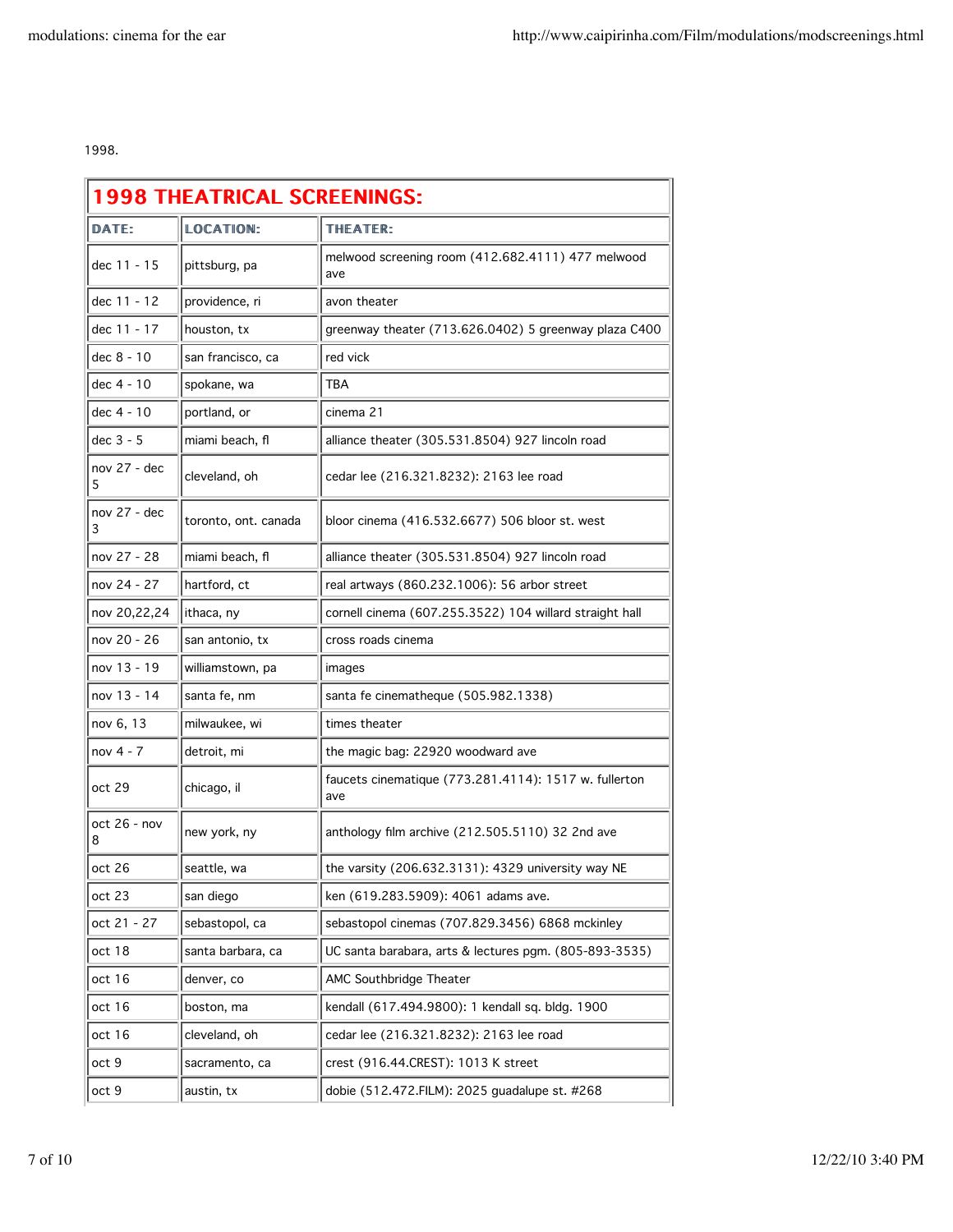| sept 25       | new york city     | the screening room: midnights fri & sat (212) 334-2100 |
|---------------|-------------------|--------------------------------------------------------|
| sept 11 - nov | los angeles, ca   | laemmle's sunset 5 (213.848.2500): 8000 sunset blvd.   |
| sept 11       | san francisco, ca | opera plaza (415.352.0810) closed 9/24                 |
| sept 9        | larkspur,ca       | lark (415.924.3311): 549 magnolia ave                  |
| sept 4        | san jose, ca      | towne 3 cinemas (408.287.1433): closed 9/24            |
| sept 4        | orange county, ca | uc irvine (949.854.8811): 4245 campus drive            |
| sept 4        | berkeley, ca      | uc berkeley (510.843.FILM): 2036 university ave        |
| sept 4        | san francisco, ca | lumiere: (415.352.0810): 1572 california street        |
| sept 4        | los angeles, ca   | nuart (310.478.6379): 11272 santa monica blvd.         |
| sept 4        | new york city     | quad (212.255.8800): closed 9/24                       |

--

| <b>1998 SPECIAL EVENTS AND FESTIVAL SCREENINGS:</b> |                     |                                    |
|-----------------------------------------------------|---------------------|------------------------------------|
| DATE/TIME:                                          | LOCATION:           | <b>EVENT:</b>                      |
| dec 10 - 13                                         | las vegas, nv       | cinevegas int'l film festival      |
| dec 5                                               | mexico city, mexico | glitter global gathering           |
| dec 3 - 5                                           | new castle, england | tyneside cinema                    |
| nov <sub>21</sub>                                   | helsinki, finland   | kiasma, museum of contemp. art     |
| nov 20 -27                                          | gijon, spain        | gijon film festival                |
| nov <sub>20</sub>                                   | birmingham, england | birmingham int'l film and tv fest  |
| nov 16 - 21                                         | salerno, italy      | salerno int'l film festival        |
| nov 14 - 15                                         | lisboa, portugal    | cybermedia art festival            |
| nov 13 - 22                                         | wiesbaden, germany  | exground 98                        |
| nov 13 - 19                                         | fi renze, italy     | festival dei popoli                |
| nov 13                                              | detroit, mi         | motor lounge club w/ juan atkins   |
| nov 6 - 19                                          | honolulu, hi        | int'l film festival                |
| nov 6 - 15                                          | stockholm, sweden   | stockholm film festival            |
| nov <sub>4</sub>                                    | minneapolis, mn     | american composers forum           |
| oct 29 - nov 1                                      | charlottesville, va | virginia film festival             |
| oct 25 - nov 15                                     | for lauderdale, fl  | fort lauderdale film festival      |
| oct 23                                              | athens, greece      | keno alternative culture screening |
| oct 19 - 25                                         | sheffield, england  | int'l documentary festival         |
| oct 16                                              | london, england     | national film theatre              |
| oct 10                                              | cork, ireland       | int'l film festival                |
| oct 8 - 18                                          | budapest, hungary   | titanic filmfest                   |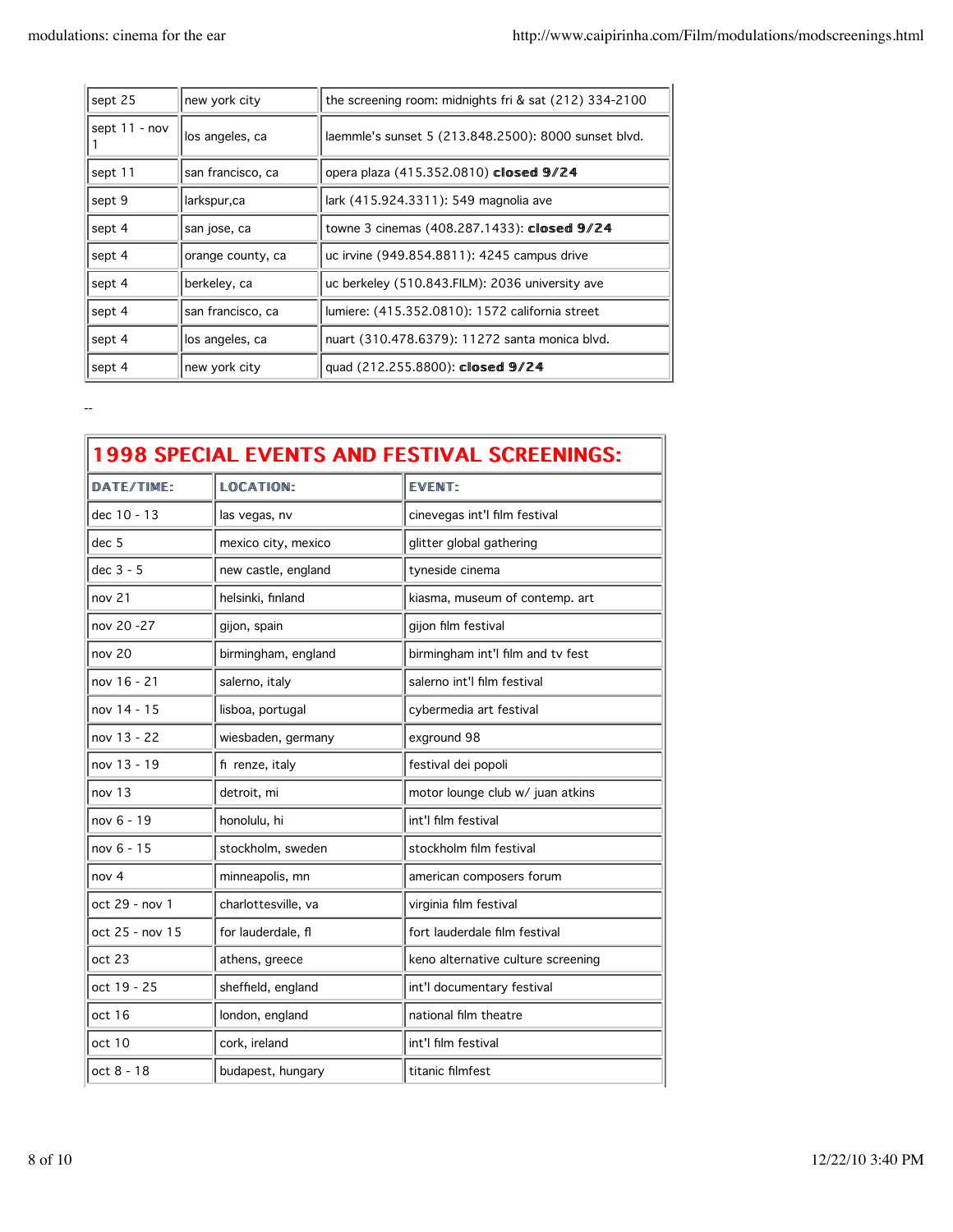| oct 8 - 15      | denver, co              | int'l film festival                                    |
|-----------------|-------------------------|--------------------------------------------------------|
| oct 6 - 17      | ghent, belgium          | ghent flanders festival                                |
| oct tba         | oslo, norway            | blindern film klubb                                    |
| $oct 3 - 4$     | oslo, norway            | oslo cinematheque music festival                       |
| oct 3           | tijuana, mexico         | cinematik                                              |
| sept 25 - oct 3 | sacramento, ca          | festival of cinema                                     |
| sept 24 - oct 1 | pusan, korea            | pusan int'l filim festival                             |
| sept 21 - 28    | riga, latvia            | int'l film festival arsenals                           |
| sept 19         | chicago, il             | gmm club tour @ metro                                  |
| sept 17 - oct 1 | rio de janeiro, brazil  | mostra internacional de cinema                         |
| sept 12         | milwaukee, wi           | gmm club tour even at the rave                         |
| sept 11 - 12    | karlsruhe, germany      | zkm institute for music and acoustics                  |
| sept 7 - 12     | lin, austria            | ars electronica                                        |
| sept 4          | ny, la, sf, usa         | theatrical release debut                               |
| aug 26          | london, england         | the wire music festival                                |
| aug 22          | gainesville, fl         | gmm club tour event @ florida theater                  |
| aug 22          | detroit, mi             | gmm tour w/ detroit techno pioneers                    |
| aug 16 - 30     | edinburgh, scotland     | edinburgh film festival                                |
| aug 15          | los angeles, ca         | res fest 98                                            |
| aug 14          | tuscon, az              | gmm tour w/ detroit techno pioneers                    |
| aug 13 - 16     | cologne, germany        | popkomm music conference                               |
| aug 11 - 16     | chicago, il             | chicago underground film festival                      |
| aug 8           | toronto, canada         | industry club tour<br>w/ stacey pullen and luke slater |
| aug 6           | darmstadt, germany      | cafekesselhau club event                               |
| aug 1           | toronto, canada         | industry club tour w/ derrick carter                   |
| july 30 - aug 9 | brisbane, australia     | brisbane film festival                                 |
| july 30         | lisboa, portugal        | expo 98 - dive into the future festival                |
| july 25         | toronto, canada         | industry club tour w/ paperclip people                 |
| july 23 - aug 9 | melbourne, australia    | melbourne film festival                                |
| july 20 - 23    | honolulu, hi            | academy theater                                        |
| july 18 - 19    | seattle, wa             | grand illusion summer music film fest                  |
| july 17 - aug 1 | wellington, new zealand | wellington film festival                               |
| july 10 - 25    | auckland, new zealand   | auckland film festival                                 |
| july 11         | berlin, germany         | love parade                                            |
| july 7 - 12     | galway, ireland         | galway film fleadh                                     |
|                 |                         |                                                        |